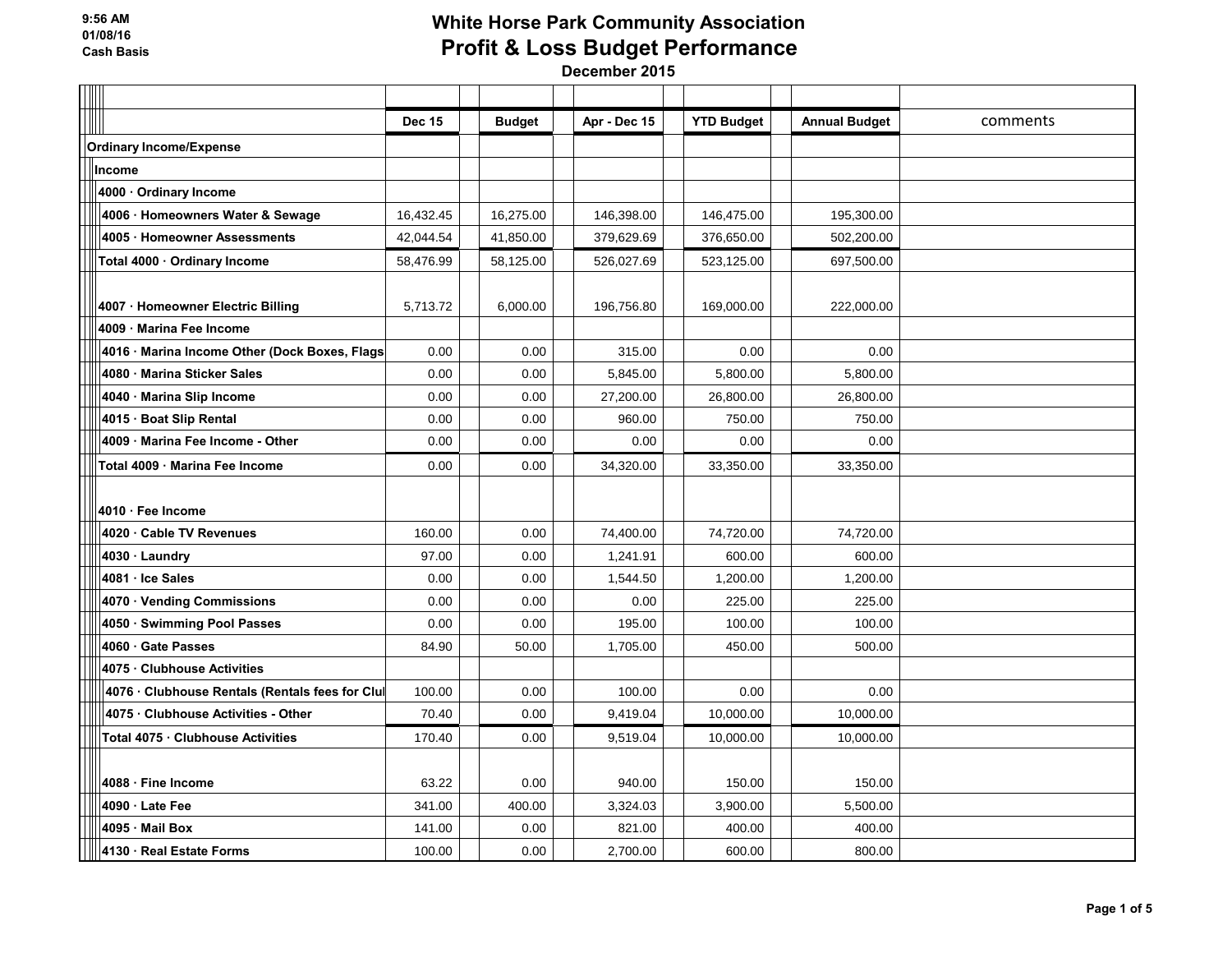|                                  | <b>Dec 15</b> | <b>Budget</b> | Apr - Dec 15 | <b>YTD Budget</b> | <b>Annual Budget</b> | comments |
|----------------------------------|---------------|---------------|--------------|-------------------|----------------------|----------|
| 4010 · Fee Income - Other        | 317.91        | 0.00          | 2,241.65     | 0.00              | 0.00                 |          |
| Total 4010 · Fee Income          | 1,475.43      | 450.00        | 98,632.13    | 92,345.00         | 94,195.00            |          |
|                                  |               |               |              |                   |                      |          |
| 4097 · Interest Income           |               |               |              |                   |                      |          |
| 4098 Interest Bank of OC         | 51.84         | 60.00         | 604.16       | 550.00            | 750.00               |          |
| 4099 · Interest CDs              | 75.26         | 25.00         | 684.75       | 225.00            | 275.00               |          |
| 4097 · Interest Income - Other   | 0.17          | 5.00          | 34.29        | 120.00            | 150.00               |          |
| Total 4097 · Interest Income     | 127.27        | 90.00         | 1,323.20     | 895.00            | 1,175.00             |          |
|                                  |               |               |              |                   |                      |          |
| 4065 · Miscellaneous Receipts    | 8,824.16      | 30.00         | 9,213.40     | 310.00            | 400.00               |          |
| <b>Total Income</b>              | 74,617.57     | 64,695.00     | 866,273.22   | 819,025.00        | 1,048,620.00         |          |
|                                  |               |               |              |                   |                      |          |
| <b>Gross Profit</b>              | 74,617.57     | 64,695.00     | 866,273.22   | 819,025.00        | 1,048,620.00         |          |
|                                  |               |               |              |                   |                      |          |
| <b>Expense</b>                   |               |               |              |                   |                      |          |
| 6169 · Equipment Expense         |               |               |              |                   |                      |          |
| 6172 · Equipment Purchase        | 0.00          | 606.84        | 2,085.52     | 2,147.63          | 2,500.00             |          |
| 6330 · Equipment Repairs         | 4,292.16      | 122.55        | 4,684.16     | 2,000.00          | 2,000.00             |          |
| 6171 · Equipment Gas             | 50.00         | 75.00         | 289.08       | 241.54            | 400.00               |          |
| 6170 · Equipment Rental          | 0.00          | 200.00        | 211.36       | 1,000.00          | 1,300.00             |          |
| 6169 · Equipment Expense - Other | 0.00          | 0.00          | 0.00         | 0.00              | 0.00                 |          |
| Total 6169 · Equipment Expense   | 4,342.16      | 1,004.39      | 7,270.12     | 5,389.17          | 6,200.00             |          |
|                                  |               |               |              |                   |                      |          |
| 6000 Operations                  |               |               |              |                   |                      |          |
| 6320 · Computer Repairs          | 0.00          | 25.00         | 0.00         | 395.52            | 500.00               |          |
| 6230 Licenses and Permits        | 0.00          | 0.00          | 1,419.00     | 350.00            | 350.00               |          |
| 6260 Printing and Reproduction   | 281.75        | 250.00        | 4,572.30     | 2,250.00          | 3,000.00             |          |
| 6160 · Dues and Subscriptions    | 0.00          | 0.00          | 665.91       | 130.00            | 200.00               |          |
| 6350 · Drug and Alcohol Testing  | 0.00          | 25.00         | 0.00         | 425.00            | 500.00               |          |
| 6250 · Postage and Delivery      | 245.00        | 150.00        | 2,477.22     | 2,150.00          | 2,500.00             |          |
| 6340 · Telephone                 | 474.39        | 292.42        | 2,953.86     | 2,903.27          | 3,900.00             |          |
| 6105 Advertising                 | 75.00         | 0.00          | 150.00       | 170.00            | 200.00               |          |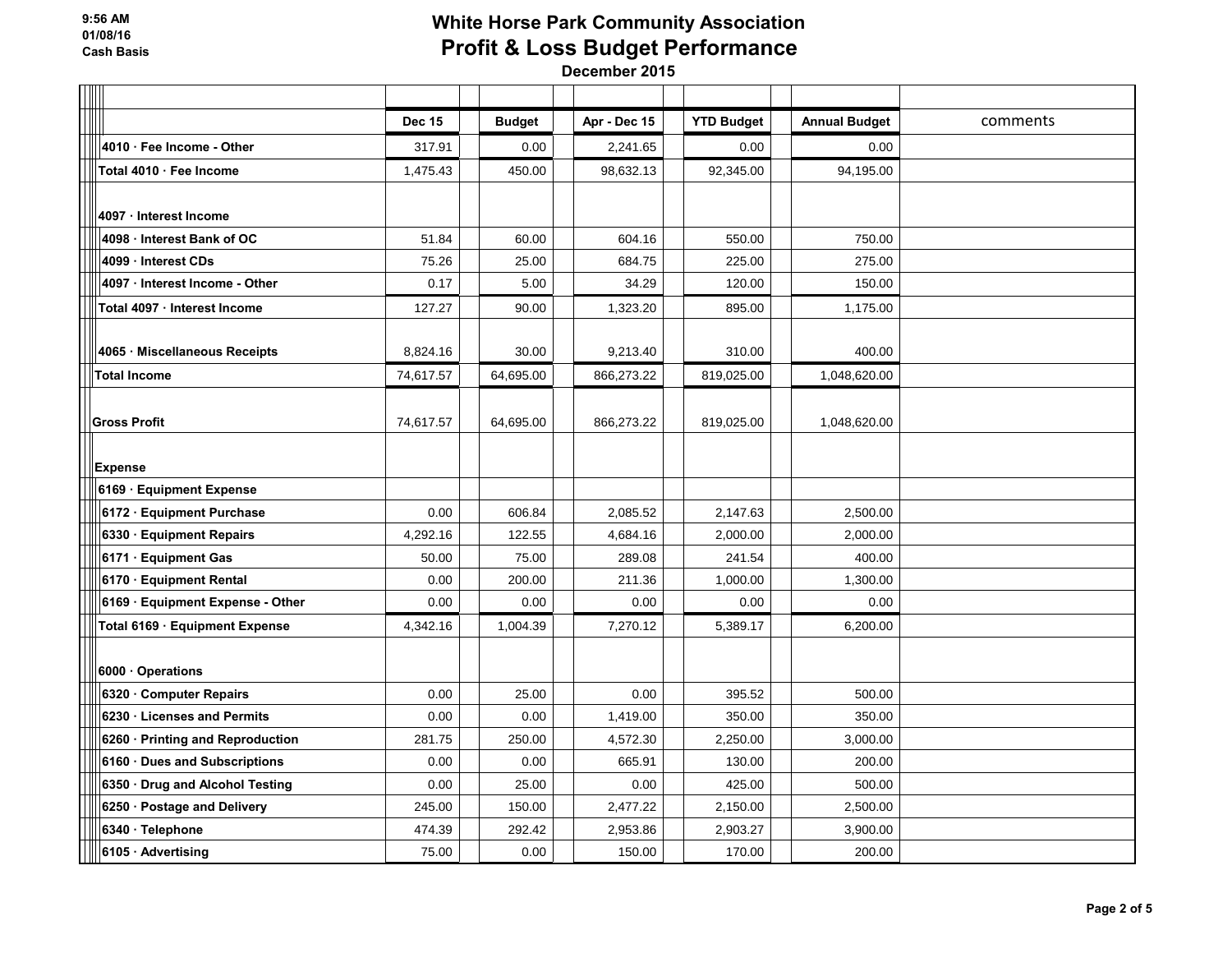|                                  | <b>Dec 15</b> | <b>Budget</b> | Apr - Dec 15 | <b>YTD Budget</b> | <b>Annual Budget</b> | comments |
|----------------------------------|---------------|---------------|--------------|-------------------|----------------------|----------|
| Total 6000 · Operations          | 1,076.14      | 742.42        | 12,238.29    | 8,773.79          | 11,150.00            |          |
|                                  |               |               |              |                   |                      |          |
| 6109 · Automobile Expenses       |               |               |              |                   |                      |          |
| 6111 Automobile Gas              | 155.92        | 350.00        | 2,589.82     | 3,250.00          | 4,000.00             |          |
| 6110 · Repairs & Maintenance     | 0.00          | 0.00          | 2,947.18     | 600.00            | 600.00               |          |
| Total 6109 Automobile Expenses   | 155.92        | 350.00        | 5,537.00     | 3,850.00          | 4,600.00             |          |
|                                  |               |               |              |                   |                      |          |
| 6115 Bad Debt                    | 0.00          | 50.00         | 5,079.72     | 450.00            | 500.00               |          |
| 6120 · Bank Service Charges      | 0.00          | 10.00         | 246.74       | 120.00            | 150.00               |          |
| 6192 · Interest Expense          | 142.94        | 200.00        | 2,145.40     | 1,800.00          | 2,500.00             |          |
| 6240 Miscellaneous               | 0.00          | 125.00        | 2,146.07     | 1,125.00          | 1,500.00             |          |
| 6270 · Professional Fees         |               |               |              |                   |                      |          |
| 6280 · Legal Fees                | 0.00          | 0.00          | 400.00       | 2,000.00          | 2,000.00             |          |
| 6565 · Accounting                | 325.00        | 325.00        | 2,925.00     | 4,025.00          | 5,000.00             |          |
| 6270 · Professional Fees - Other | 0.00          | 0.00          | 0.00         | 0.00              | 0.00                 |          |
| Total 6270 · Professional Fees   | 325.00        | 325.00        | 3,325.00     | 6,025.00          | 7,000.00             |          |
|                                  |               |               |              |                   |                      |          |
| 6300 · Repairs                   |               |               |              |                   |                      |          |
| 6331 Boat Yard                   | 575.00        | 511.00        | 1,767.38     | 3,000.00          | 3,000.00             |          |
| 6326 Water and Sewer             | 2,409.90      | 1,000.00      | 18,758.02    | 9,000.00          | 11,000.00            |          |
| 6310 · Building Repairs          | 518.84        | 1,000.00      | 10,965.46    | 9,000.00          | 12,000.00            |          |
| 6315 · Grounds - Repairs         | 552.00        | 500.00        | 7,923.47     | 4,500.00          | 6,000.00             |          |
| 6317 · Electrical - Repairs      | 715.24        | 0.00          | 2,594.34     | 9,637.59          | 10,000.00            |          |
| 6325 · Pool repairs              | 0.00          | 0.00          | 0.00         | 8,600.00          | 8,600.00             |          |
| Total 6300 · Repairs             | 4,770.98      | 3,011.00      | 42,008.67    | 43,737.59         | 50,600.00            |          |
|                                  |               |               |              |                   |                      |          |
| 6359 Clubhouse                   |               |               |              |                   |                      |          |
| 6361 Supplies                    | 0.00          | 0.00          | 457.29       | 1,721.30          | 2,000.00             |          |
| 6360 Clubhouse Activities        | 0.00          | 0.00          | 6,564.73     | 8,000.00          | 8,000.00             |          |
| Total 6359 · Clubhouse           | 0.00          | 0.00          | 7,022.02     | 9,721.30          | 10,000.00            |          |
|                                  |               |               |              |                   |                      |          |
| 6329 · Waterfront                |               |               |              |                   |                      |          |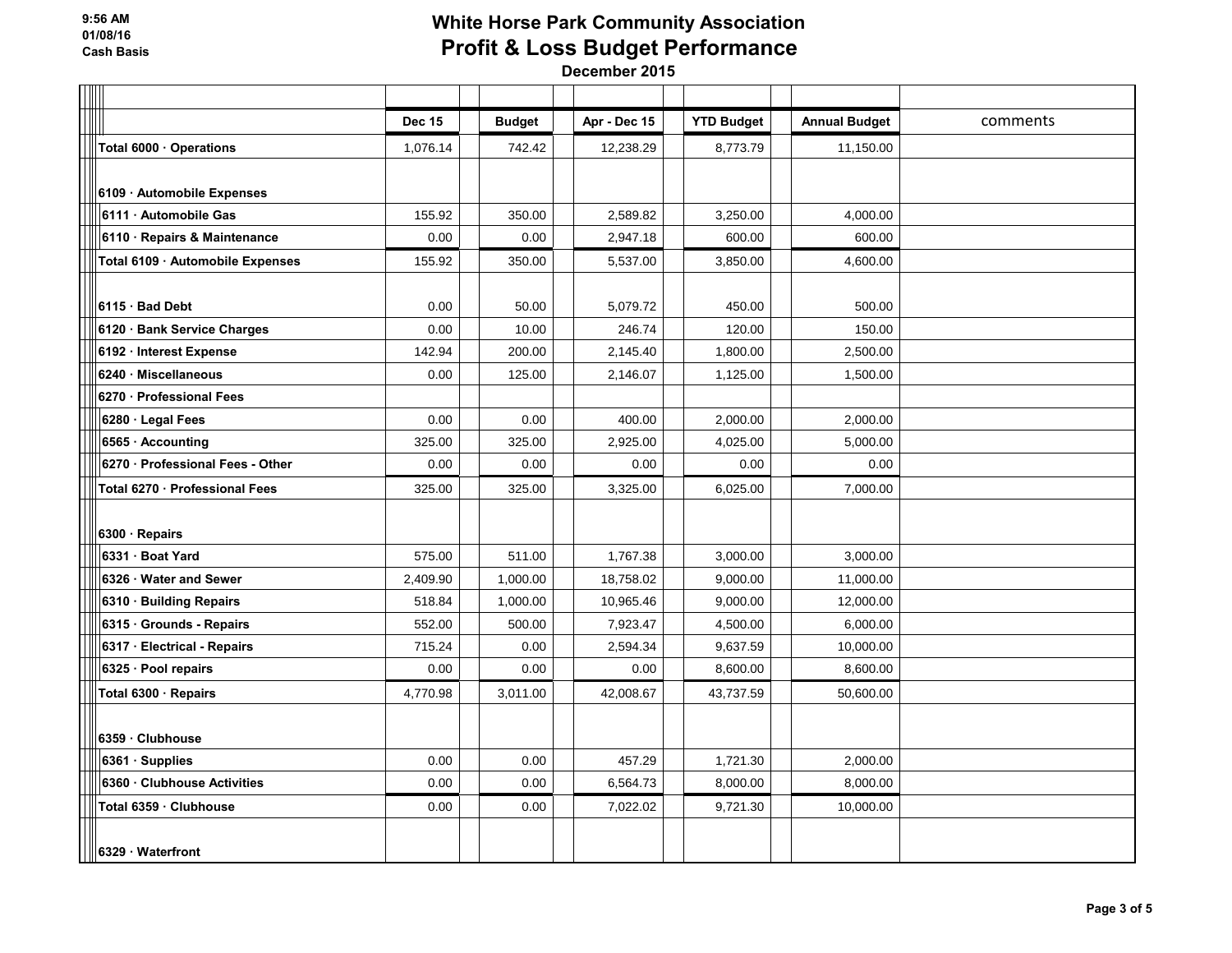|                                        | <b>Dec 15</b> | <b>Budget</b> | Apr - Dec 15 | <b>YTD Budget</b> | <b>Annual Budget</b> | comments |
|----------------------------------------|---------------|---------------|--------------|-------------------|----------------------|----------|
| 6332 · Marina Repairs                  | 0.00          | 0.00          | 850.13       | 1,000.00          | 1,000.00             |          |
| 6333 Marina expenses                   | 0.00          | 0.00          | 1,925.43     | 1,000.00          | 1,000.00             |          |
| Total 6329 · Waterfront                | 0.00          | 0.00          | 2,775.56     | 2,000.00          | 2,000.00             |          |
|                                        |               |               |              |                   |                      |          |
| 6362 · Playground Expenses             | 0.00          | 0.00          | 3,894.97     | 3,000.00          | 3,000.00             |          |
| 6390 Utilities                         |               |               |              |                   |                      |          |
| 6400 · Electric                        | 10,984.00     | 12,104.00     | 190,628.46   | 180,631.00        | 222,000.00           |          |
| 6405 · Propane                         | 136.62        | 109.65        | 1,412.20     | 2,495.93          | 4,000.00             |          |
| 6410 · Water & Sewage                  | 0.00          | 0.00          | 146,475.00   | 146,475.00        | 195,300.00           |          |
| 6420 Cable TV                          | 6,641.57      | 6,295.25      | 59,502.81    | 56,114.25         | 75,000.00            |          |
| Total 6390 · Utilities                 | 17,762.19     | 18,508.90     | 398,018.47   | 385,716.18        | 496,300.00           |          |
|                                        |               |               |              |                   |                      |          |
| 6429 Contracts                         |               |               |              |                   |                      |          |
| 6436 · Heating & Airconditioning Annua | 0.00          | 0.00          | 0.00         | 500.00            | 500.00               |          |
| 6431 · Alarm System                    | 95.37         | 125.00        | 753.68       | 1,125.00          | 1,500.00             |          |
| 6432 Ice                               | 0.00          | 0.00          | 943.20       | 800.00            | 800.00               |          |
| 6433 Lawn Service                      | 3,700.00      | 0.00          | 58,964.00    | 61,500.00         | 61,500.00            |          |
| 6434 · Pool Management                 | 174.77        | 0.00          | 25,102.52    | 23,600.00         | 23,600.00            |          |
| 6435 · Security Service                | 6,929.76      | 6,779.76      | 66,300.93    | 65,752.85         | 86,000.00            |          |
| 6430 Trash Collection                  | 2,234.50      | 793.55        | 25,872.51    | 21,270.23         | 24,000.00            |          |
| Total 6429 Contracts                   | 13,134.40     | 7,698.31      | 177,936.84   | 174,548.08        | 197,900.00           |          |
|                                        |               |               |              |                   |                      |          |
| 6560 · Payroll Expenses                |               |               |              |                   |                      |          |
| 6563 · Payroll Park Manger             | 1,887.40      | 1,500.00      | 14,953.40    | 13,500.00         | 18,000.00            |          |
| 6564 · Payroll Administrative          | 4,246.17      | 5,200.00      | 43,405.68    | 46,800.00         | 62,400.00            |          |
| 6561 · Payroll - Maintenance           | 4,310.68      | 3,833.34      | 35,015.18    | 34,500.06         | 46,000.00            |          |
| 6566 Payroll - Seasonal                | 0.00          | 0.00          | 0.00         | 2,000.00          | 2,000.00             |          |
| 6567 · Payroll - Housekeeping          | 55.82         | 115.00        | 3.244.45     | 2.930.00          | 3.200.00             |          |
| 6568 · Payroll Expense Other           | 724.00        | 0.00          | 724.00       | 0.00              | 0.00                 |          |
| 6630 · Payroll Taxes                   | 982.20        | 832.52        | 7,570.25     | 8,413.56          | 11,000.00            |          |
| 6660 · Taxes - Unemployment            | 238.91        | 833.34        | 2,502.69     | 7,500.06          | 10,000.00            |          |
| 6560 · Payroll Expenses - Other        | 1,650.00      | 0.00          | 1,820.50     | 0.00              | 0.00                 |          |